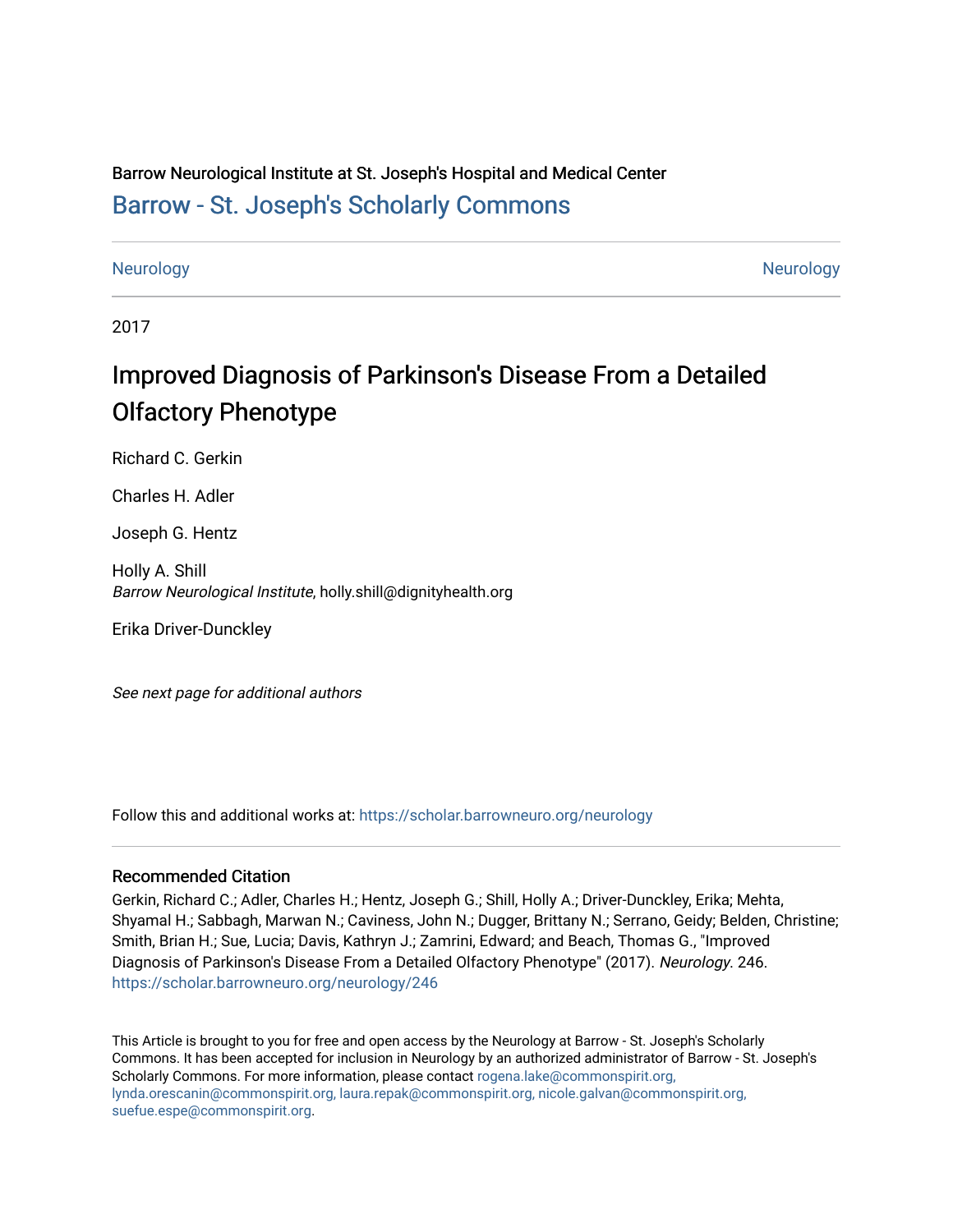### Authors

Richard C. Gerkin, Charles H. Adler, Joseph G. Hentz, Holly A. Shill, Erika Driver-Dunckley, Shyamal H. Mehta, Marwan N. Sabbagh, John N. Caviness, Brittany N. Dugger, Geidy Serrano, Christine Belden, Brian H. Smith, Lucia Sue, Kathryn J. Davis, Edward Zamrini, and Thomas G. Beach

This article is available at Barrow - St. Joseph's Scholarly Commons:<https://scholar.barrowneuro.org/neurology/246>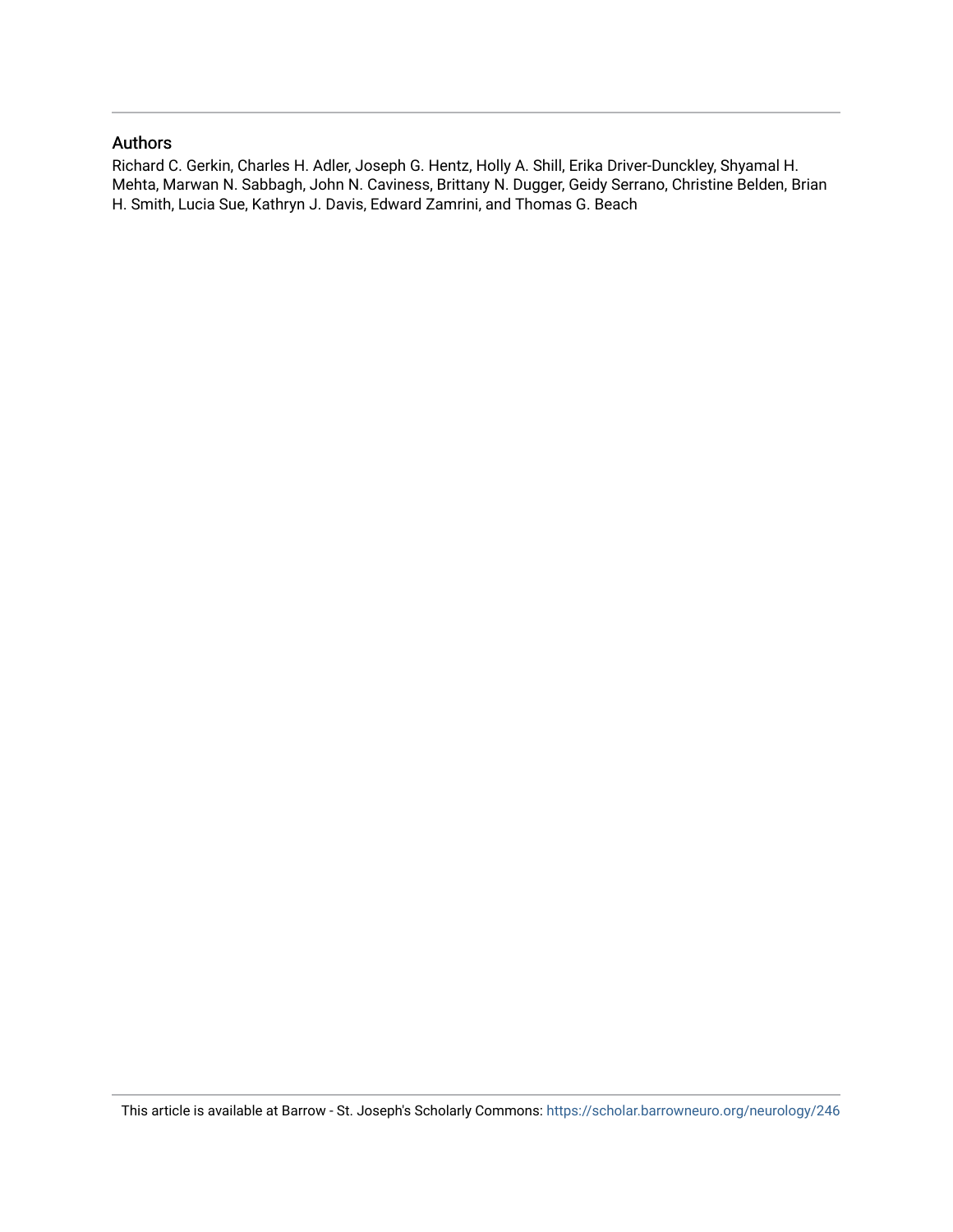#### RESEARCH ARTICLE



## Improved diagnosis of Parkinson's disease from a detailed olfactory phenotype

Richard C. Gerkin<sup>1</sup> (D, Charles H. Adler<sup>2</sup>, Joseph G. Hentz<sup>2</sup>, Holly A. Shill<sup>3</sup>, Erika Driver-Dunckley<sup>2</sup>, Shyamal H. Mehta<sup>[2](http://orcid.org/0000-0002-2940-3378)</sup>, Marwan N. Sabbagh<sup>3</sup>, John N. Caviness<sup>2</sup>, Brittany N. Dugger<sup>4,5</sup>, Geidy Serrano<sup>4</sup>, Christine Belden<sup>4</sup>, Brian H. Smith<sup>1</sup>, Lucia Sue<sup>4</sup>, Kathryn J. Davis<sup>4</sup>, Edward Zamrini<sup>4</sup> & Thomas G. Beach<sup>4</sup>

<sup>1</sup> Arizona State University, School of Life Sciences, Tempe, Arizona

<sup>2</sup>Mayo Clinic College of Medicine, Scottsdale, Arizona

<sup>3</sup> Barrow Neurological Institute, Phoenix, Arizona

4 Banner Sun Health Research Institute, Phoenix, Arizona

5 University of California, San Francisco, California

#### Correspondence

Richard C. Gerkin, Arizona State University, School of Life Sciences, Tempe, Arizona. E-mail: rgerkin@asu.edu

#### Funding Information

The Arizona Study for Aging and Neurodegenerative Disorders is supported by the National Institute of Neurological Disorders and Stroke (U24 NS072026, National Brain and Tissue Resource for Parkinson's Disease and Related Disorders), the National Institute on Aging (P30 AG19610, Arizona Alzheimer's Disease Core Center), the Arizona Department of Health Services (contract 211002, Arizona Alzheimer's Research Center), the Arizona Biomedical Research Commission (contracts 4001, 0011, 05-901, and 1001 to the Arizona Parkinson's Disease Consortium), the Michael J. Fox Foundation for Parkinson's Research, the Mayo Clinic Foundation, and the Sun Health Foundation. We also thank the Arizona Alzheimer's Consortium, National Institute on Aging (AG002132 Core C), the CurePSP Foundation, the Alzheimer's Association, the Henry M. Jackson Foundation (HU0001-15-2- 0020), Daiichi Sankyo Co., Ltd., the National Institute of Mental Health (R01MH106674), and the National Institute of Biomedical Imaging and Bioengineering (R01EB021711) for funding, the Banner Brain and Body Donation Program for making the data available, and the many individuals who contributed their brains to make this study possible.

Received: 8 June 2017; Accepted: 12 July 2017

#### Annals of Clinical and Translational Neurology 2017; 4(10): 714–721

doi: 10.1002/acn3.447

#### Abstract

Objective: To assess the predictive potential of the complete response pattern from the University of Pennsylvania Smell Identification Test for the diagnosis of Parkinson's disease. Methods: We analyzed a large dataset from the Arizona Study of Aging and Neurodegenerative Disorders, a longitudinal clinicopathological study of health and disease in elderly volunteers. Using the complete pattern of responses to all 40 items in each subject's test, we built predictive models of neurodegenerative disease, and we validated these models out of sample by comparing model predictions against postmortem pathological diagnosis. Results: Consistent with anatomical considerations, we found that the specific test response pattern had additional predictive power compared with a conventional measure – total test score – in Parkinson's disease, but not Alzheimer's disease. We also identified specific test questions that carry the greatest predictive power for disease diagnosis. **Interpretation**: Olfactory ability has typically been assessed with either self-report or total score on a multiple choice test. We showed that a more accurate clinical diagnosis can be made using the pattern of responses to all the test questions, and validated this against the "gold standard" of pathological diagnosis. Information in the response pattern also suggests specific modifications to the standard test that may optimize predictive power under the typical clinical constraint of limited time. We recommend that future studies retain the individual item responses for each subject, and not just the total score, both to enable more accurate diagnosis and to enable additional future insights.

714 © 2017 The Authors. Annals of Clinical and Translational Neurology published by Wiley Periodicals, Inc on behalf of American Neurological Association. This is an open access article under the terms of the [Creative Commons Attribution-NonCommercial-NoDerivs](http://creativecommons.org/licenses/by-nc-nd/4.0/) License, which permits use and distribution in any medium, provided the original work is properly cited, the use is non-commercial and no modifications or adaptations are made.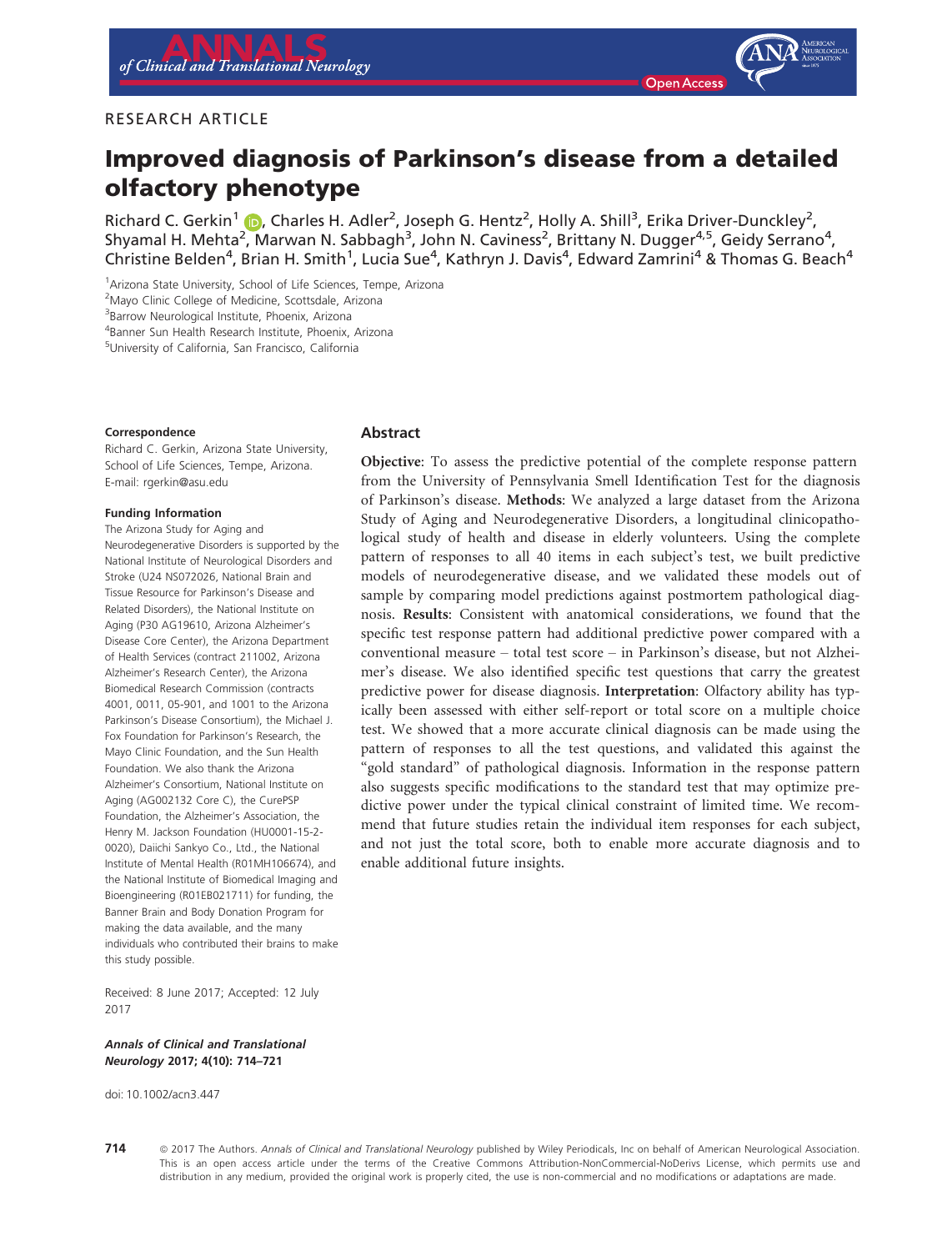## Introduction

Olfactory decline is a hallmark of both normal aging and neurodegenerative diseases including Alzheimer's disease (AD) and Parkinson's disease (PD). In PD, in particular, olfactory dysfunction may precede the motor symptoms of the disease by up to 7 years.<sup>1</sup> Indeed, during the earliest premotor stages of PD, there is associated pathology in olfactory-related areas.<sup>2</sup> Recently, the movement disorders society created research criteria for the diagnosis of prodromal  $PD$ ,<sup>3</sup> with olfactory loss being one biomarker. While the main pathological indicator of PD is intraneuronal aggregation of  $\alpha$ -synuclein into Lewy bodies, there are other synucleinopathies that have also been associated with olfactory dysfunction, including dementia with Lewy bodies (DLB) and incidental Lewy body disease  $(ILBD).<sup>4–6</sup>$ Thus, in many cases PD and related disorders might be thought of as diseases of olfaction before they afflict other brain areas. To this end the unified staging system for Lewy body disorders has Stage I as being "olfactory bulbonly" pathology.<sup>7</sup> Olfactory dysfunction is thus the proverbial "canary in the coal mine" for PD. Since early clinical diagnosis of PD by standard neurological examination is unreliable, $8$  this motivates the possibility of improving clinical diagnosis by making better use of potentially informative olfactory information. It may also help to distinguish PD from other disorders that have a motor but not necessarily olfactory component.

Here we consider the possibility that early diagnosis of PD might be possible using olfactory testing. Previous studies have shown that clinically diagnosed PD is associated with olfactory dysfunction, most using the now common University of Pennsylvania Smell Identification Test (UPSIT) multiple choice test.6,9 Such testing is critical for assessing olfactory dysfunction, since self-report can be unreliable. $10$  However, the only information typically retained from an UPSIT test – the total score – may be a crude measure for guiding diagnosis; while the mean total score of the PD subpopulation is lower than in healthy subjects,<sup>9</sup> the sensitivity and specificity of the total score in distinguishing PD from non-PD-related olfactory deficits may not be high enough, or early enough in disease progression, to be clinically valuable.<sup>11</sup> But what if the pattern of olfactory decline due to PD differs from that due to other age-related pathologies or to normal aging? Specifically, what if the total UPSIT score masks a particular response pattern of correct and incorrect answers on individual test questions that has predictive power exceeding that of the total score, or could be useful in cases where the total score is not predictive at all? If this were true, a subset of UPSIT test questions motivated by the response patterns associated with specific phenotypic subpopulations could be targeted to patients in the clinic to gain more information in less time than a traditional 40-question UPSIT would allow. While abbreviated versions of the UPSIT do exist, $12,13$  the specific composition of questions on these minitests has not been pathologically validated to justify their use in specific disease diagnosis. Here we add pathological validation of disease phenotypes by leveraging the power of the Brain and Body Donation Program (BBDP) dataset from the Arizona Study of Aging and Neurodegenerative Disorders  $(AZSAND).<sup>14</sup>$  First, it contains neuropathological postmortem information about each subject, providing a diagnostic gold standard that overcomes the limited accuracy of a purely clinical diagnosis. This also allows related diseases to be identified and predicted that either do not show up in clinical assessment, that may be mistaken for PD in the clinic, or that otherwise confound analysis. Second, in some cases it contains longitudinal information (not explored here), including subjects' itemized UPSIT responses during the course of aging and disease progression. Third, it contains abundant related data that can be used to identify confounds and isolate the specific contribution of measured olfactory dysfunction to the predictive power of the UPSIT response pattern.

We previously used these data to show a strong association between olfactory dysfunction – as measured by total UPSIT score – and pathological diagnosis of PD and ILBD, as confirmed in postmortem examination.<sup>6</sup> Here we extend this result to show that the specific pattern of UPSIT responses contains even greater diagnostic power than the total score alone. We also isolate the specific test questions with the greatest diagnostic power for PD, opening the door to future variants of the test that focus exclusively on these questions.

#### Material and Methods

#### Data

All data were obtained from the Banner Sun Health Research Institute Brain and Body Donation Project (BBDP, [https://www.brainandbodydonationprogram.org\)](https://www.brainandbodydonationprogram.org), in association with the Arizona Study of Aging and Neurodegenerative Disorders (AZSAND), a longitudinal research study of elderly individuals living in Maricopa County, Arizona, USA. Both antemortem clinical and postmortem neuropathological data were available for  $N = 198$  ( $N = 86$  females) deceased individuals who took at least one UPSIT, and reflect data available through March 2016. Age at death was  $86.4 \pm 8.0$  years. Subjects greater than 90 years of age at time of death were assigned an age of 95 in this dataset to protect anonymity. Some subjects took the UPSIT on multiple occasions, but only the last UPSIT prior to death for each subject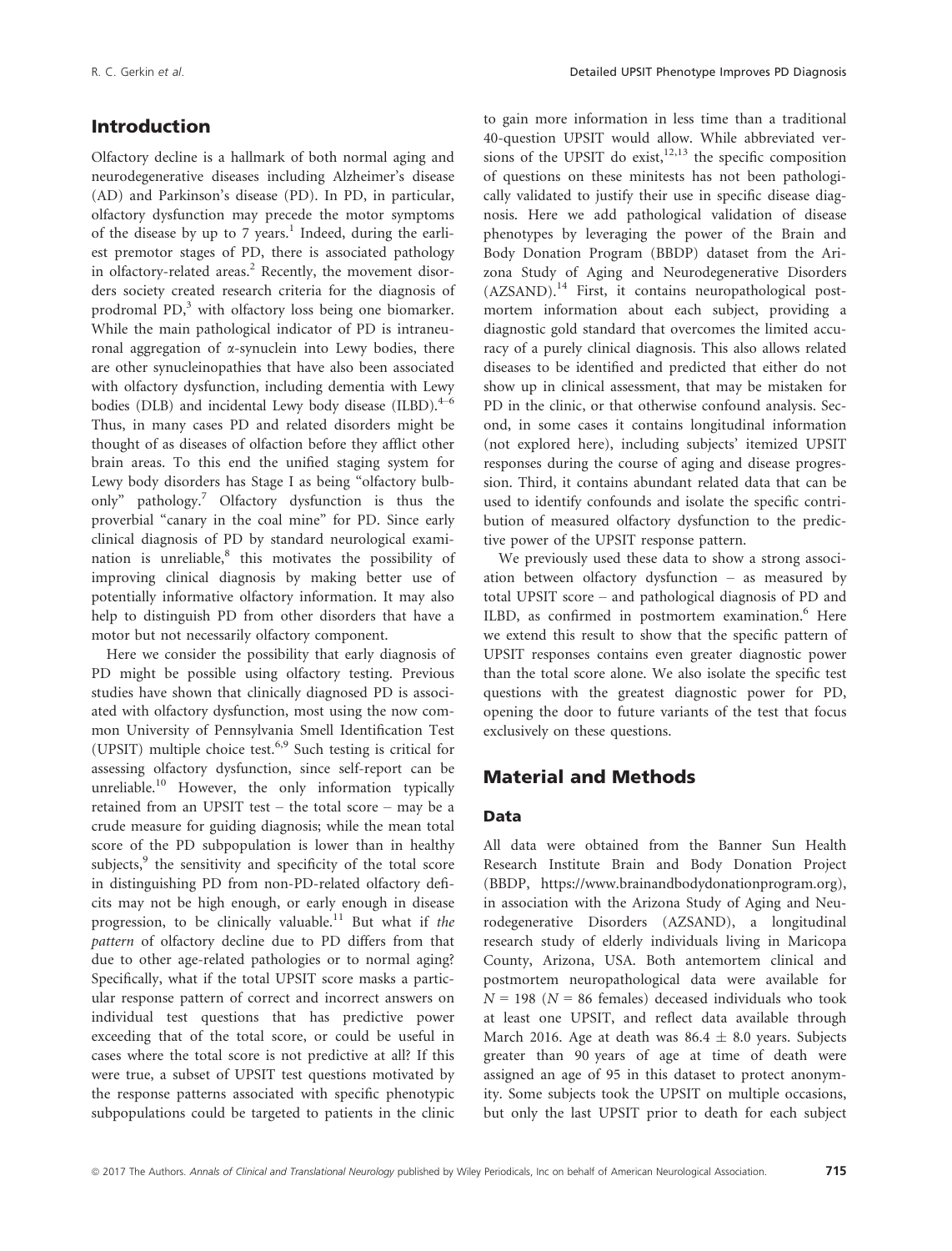$(2.5 \pm 2.0 \text{ years prior})$  was used here for classification. Age at time of last UPSIT ranged from 54 to 95; counts of final clinicopathological diagnoses<sup>6</sup> are provided in Table 1. The BBDP has enrollment criteria that enrich for certain disease phenotypes; consequently the abundance of both neurodegenerative disease and olfactory dysfunction are unlikely to reflect an age-matched distribution from the wider community. In particular, healthy, normosmic individuals are undersampled in this study. All subjects signed written informed consent approved by the Banner Institutional Review Board. All data are available to other researchers upon request.

#### Statistics and predictive modeling

Data obtained from the BBDP were analyzed using the Python packages pandas and sklearn, and all analysis code including recipes for reproduction of all figures and tables is available at<http://github.com/rgerkin/UPSIT>. Because the number of features used for prediction is high, we use machine learning techniques to outperform standard multivariate regression and to minimize the possibility of overfitting. Each possible UPSIT question response (a, b, c, or d) was coded as a mutually exclusive input feature to the classifier. There were thus five possible outcomes, corresponding to one of the four responses, or to nonresponse. In preliminary work we found that support vector machines (SVM) and a linear discriminant analysis (LDA) each outperformed all other classification techniques on a wide range of problems related to this dataset (using default sklearn parameters). We consequently used a simple average of these two for all classification work reported in Figures 1–3. The classifier was only trained on a subset of the data, and then assessed on the remaining data ("out-of-sample") to avoid overfitting and to increase the likelihood that the results would generalize beyond the data collected to date. Specifically, the classifier was trained on 80% of the data and tested on the

Table 1. Number of subjects with each postmortem diagnosis.

| Diagnosis     | Ν              |
|---------------|----------------|
| AD only       | 54             |
| PD only       | 23             |
| PSP only      | $\overline{7}$ |
| AD and PD     | 7              |
| AD and PSP    | $\overline{3}$ |
| PD and PSP    | $\overline{2}$ |
| All of these  | 0              |
| None of these | 80             |

AD, Alzheimer's disease; PD, Parkinson's disease; PSP, progressive supranuclear palsy.

remaining 20%, with this repeated 100 times with unique, random train/test splits. ROC curves were produced on the ensemble test set performance, and smoothed using Gaussian kernel density estimation with a bandwidth of 0.2. Statistical significance for differences between ROC curves was computed using an analogue of the Mann– Whitney  $U$  statistic.<sup>15</sup> For Figure 3 we used only the LDA for reasons of coefficient interpretability. Coefficients for the shuffled data in Figure 3 were obtained by shuffling the diagnostic labels (i.e.,  $PD = 0$  or  $PD = 1$ ) across subjects and fitting the classifier. This was performed 100 times to produce the null distribution of coefficients.

#### **Results**

As the AZSAND is an active program, here we update and confirm our previous results $6$  using a larger sample size (Fig. 1A). We then constructed a classifier (Material and Methods) and used it with a small subset of clinical data to predict the pathological phenotype subsequently determined by postmortem brain examination.

The classifier was provided with basic information like the age and gender of the subjects at the time of clinical assessment, as well as a subjective, qualitative self-assessment of olfactory function ("normal," "reduced," or "absent") (Fig. 1B, black line). It also had access to either the total UPSIT score (Fig. 1B, blue line), to the correctness of each response (red line), or to the response itself (i.e., which multiple choice answer the subject selected, magenta line). All classifiers using UPSIT information were substantially more accurate ( $P \le 0.001$ , Mann–Whitney U test) than the one using only qualitative olfactory information, but none of the former were significantly different from each other. However, this initial analysis included subjects with pathologically confirmed comorbidities such as AD or other dementing disorders, which are extremely likely to reduce UPSIT performance for reasons unrelated to olfactory dysfunction. After removing these subjects from the analysis, leaving a "pure" PD and non-PD sample (Fig. 1C), we retrained the classifier, and found that the specific response pattern on the UPSIT test provided significantly more diagnostic information than the total score alone (Fig. 1D,  $AUC = 0.89$  vs. AUC = 0.76,  $P < 0.01$ ). For one cutoff, the classifier using the itemized response data approached sensitivity 80% with specificity 80%.

There were no significant differences in the performance of the best classifier between male and female subjects  $(AUC = 0.89 \pm 0.05 \text{ vs. } 0.89 \pm 0.06, P > 0.5);$ classification was slightly more accurate for subjects younger than the median age than for those that were older (AUC = 0.91  $\pm$  0.05 vs. 0.85  $\pm$  0.06, P = 0.06), but this difference was not significant. We also considered the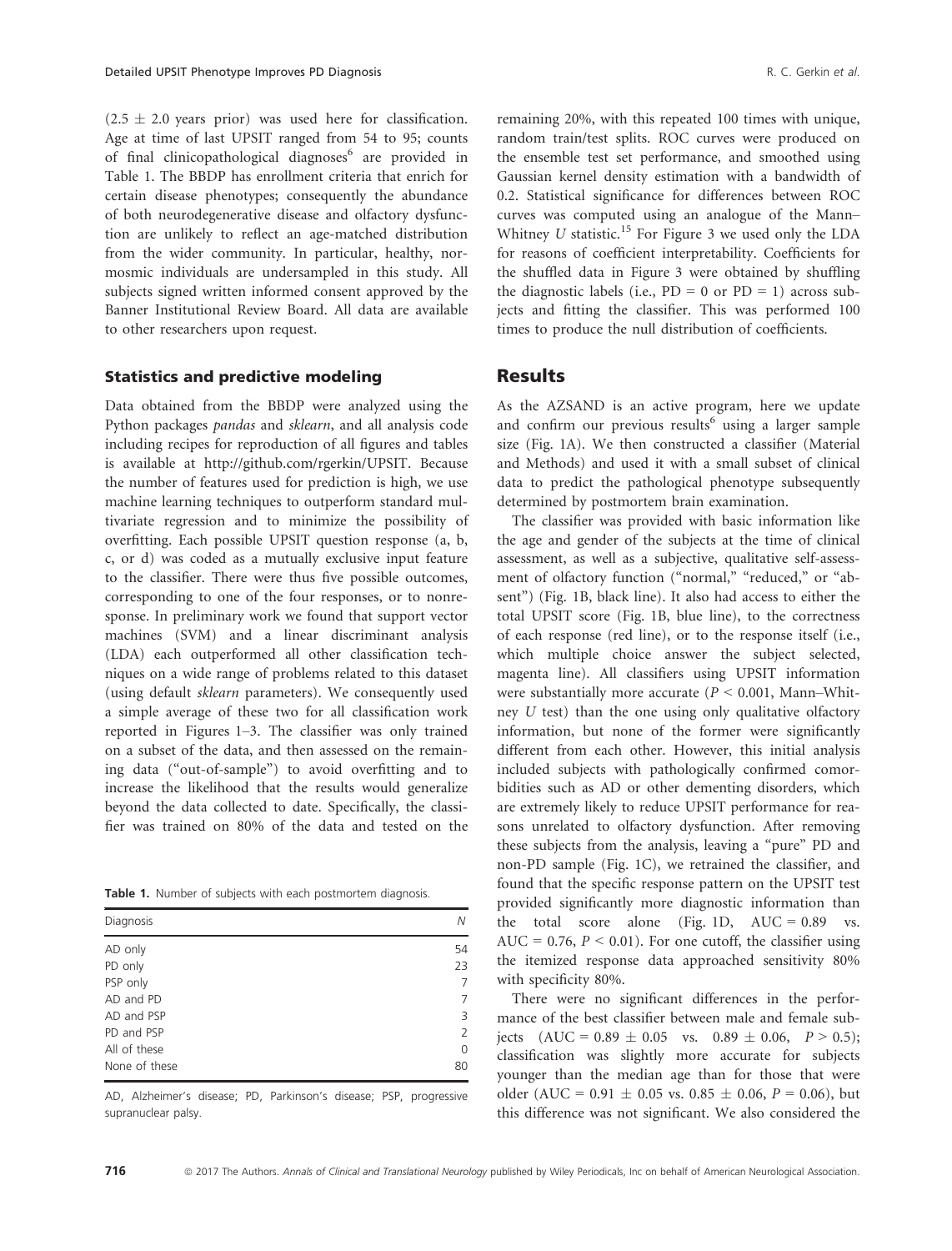

Figure 1. The specific UPSIT response pattern is diagnostic of PD. (A) Subjects with pathologically confirmed PD (red) had poorer overall performance on the UPSIT than subjects who did not (black) (see also Driver-Dunckley et al.<sup>6</sup>). (B) The UPSIT test score (blue) improves diagnostic accuracy of PD relative to a simple qualitative self-assessment of olfactory dysfunction (black). For this sample in which subjects with comorbidities were included, additional details of the UPSIT test performance, such as the correctness of each response (red), the position of the responses (green), or the pattern of responses (magenta), did not further improve accuracy. Area under the curve (AUC) for each classifier is provided in the legend. (C) Similar to A, but excluding subjects with pathologically confirmed dementias such as AD, reflecting a "pure" sample of PD versus non-PD. (D) Using the pure sample from (C), a classifier that uses the individuals' responses to each of the 40 UPSIT questions significantly outperforms one that only uses the total number of questions answered correctly.

possibility that the value of the itemized response data might be driven by a preference for responses occurring in a certain position in the list of possible responses, for example, certain subjects might always choose multiple choice answer "d." However, a classifier exploiting this possibility rather than using the full response pattern actually performed worse  $(AUC = 0.68)$  than one using only the total score alone  $(AUC = 0.76)$ . Consequently, a simple order effect cannot explain our results.

PD might specifically impair olfactory performance by damaging brain areas in the early stages of olfactory processing, whereas the mechanism by which AD could impair olfaction might be more general, due to involvement of higher order brain regions. Consequently we should expect that, while AD should reduce UPSIT test performance for cognitive reasons (Fig. 2A), the test itself is unlikely to provide especially useful diagnostic information. Consistent with this hypothesis, using a "pure" AD sample (i.e., no other significant confounding pathologies) we found that no variation of the classifier had impressive performance (Fig. 2B). To confirm that these subpopulations were nonetheless distinguishable in principle, we added the total score of a Mini-Mental Status Examination (MMSE) test to the classifier, which resulted in classification performance for AD that was similar to that obtained for PD using the UPSIT response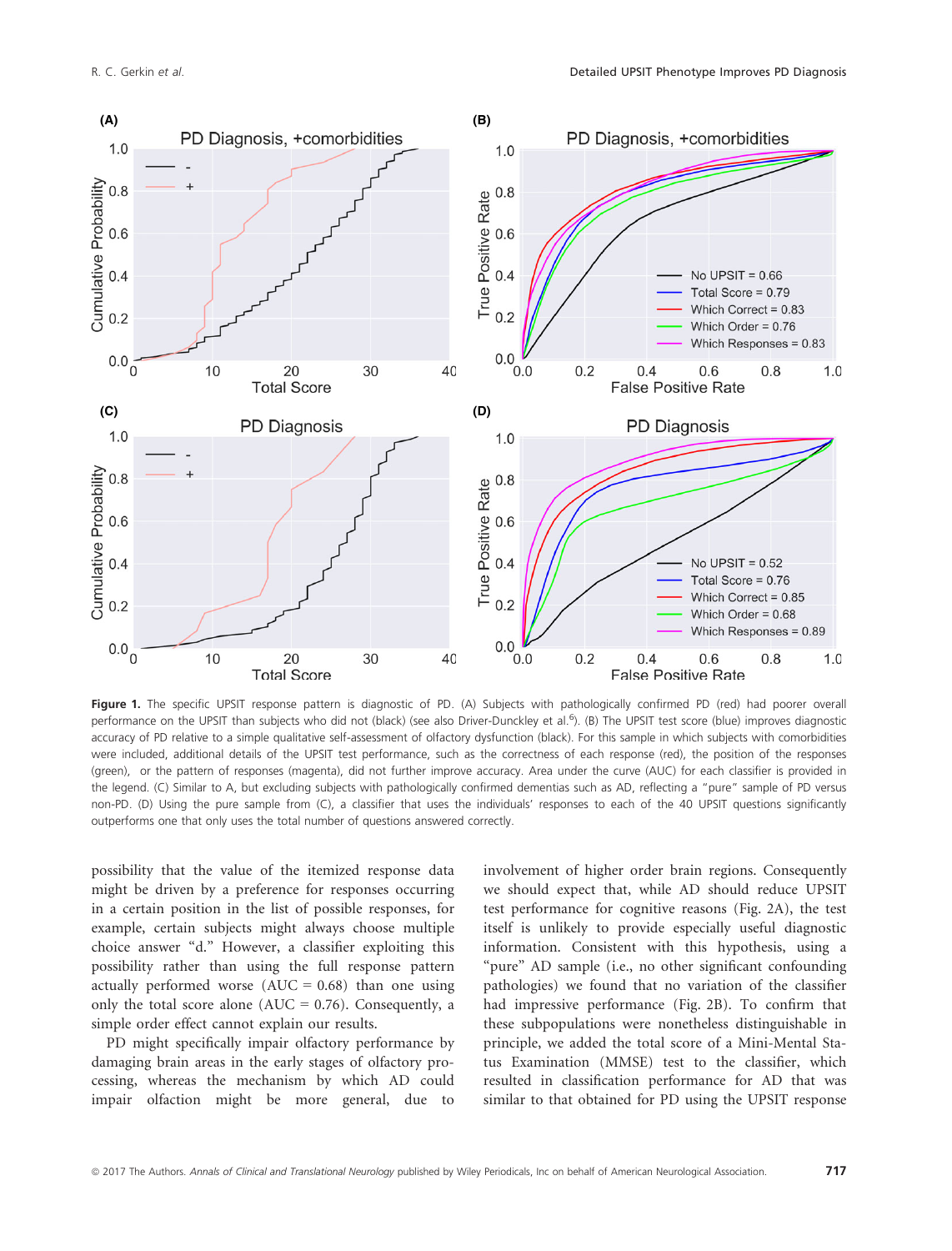pattern alone (Fig. 2C), and which largely obviated the value of the UPSIT in AD diagnosis.

The motor symptoms that initially suggest the possibility of PD can also be produced by other movement disorders, such as progressive supranuclear palsy (PSP). This can make accurate diagnosis challenging, especially in the early stages of disease.<sup>8</sup> Since PSP is not known for specific olfactory pathology, this suggests that the UPSIT test might be used for differential diagnosis of PD versus PSP, as demonstrated previously.<sup>16</sup> We offer preliminary support for the possibility that the specific pattern of responses on the test can be used in a similar way to distinguish PD from PSP  $(AUC = 0.91)$ ; however, sample size for this particular comparison is limited in our dataset and so this result should be considered speculative.

Since the specific pattern of responses on the test appeared to be more informative than the total score, we asked whether some questions and/or responses might be more informative than others, which might suggest more rapid and efficient diagnostics that rely on only those. We fit the classifier to the entire dataset of nondemented subjects, and then projected the data back onto the first principal dimension of the resulting fit. This allowed us to visualize a "score" for each subject associated with a likelihood of PD (Fig. 3A). Because this score is fit to the entire dataset, it is overly optimistic about the capacity to cleanly distinguish PD from non-PD in practice, but it nonetheless represents the best fit to the data. We then examined the coefficients associated with each possible UPSIT question response (40 questions  $\times$  4 responses per question  $= 160$  coefficients) to see if some were especially informative. To compute a threshold for "informative," we also shuffled the diagnostic labels and recomputed the same coefficients. Since classification after shuffling represents fitting to statistical noise, the distribution of coefficients so obtained represents a null hypothesis that we can use to assess significance. The true distribution had a longer tail than the one obtained via shuffling (Fig. 3B), suggesting that some of the largest coefficients were meaningfully informative. We then plotted these coefficients and identified those that exceeded the 99th percentile of the null distribution. While only 1.6 coefficients would be expected to exceed this threshold by chance, we observed 12 (Fig. 3C). These coefficients correspond to particular "wrong" answers on individual UPSIT questions, specifically questions 1, 2, 5, 7, 9, 19, 21, 23, 26, 31, 32, and 40. They do not reflect getting the wrong answer per se, but to a specific wrong answer, elaborated in Table 2. Eleven of these 12 were still significant at  $P < 0.05$  after controlling for false discovery rate.



Figure 2. AD diagnosis is not improved by using the UPSIT. (A) Subjects with AD perform more poorly on the UPSIT than controls. (B) Adding the UPSIT still results in weak classification performance. (C) Adding the MMSE substantially improves classification performance.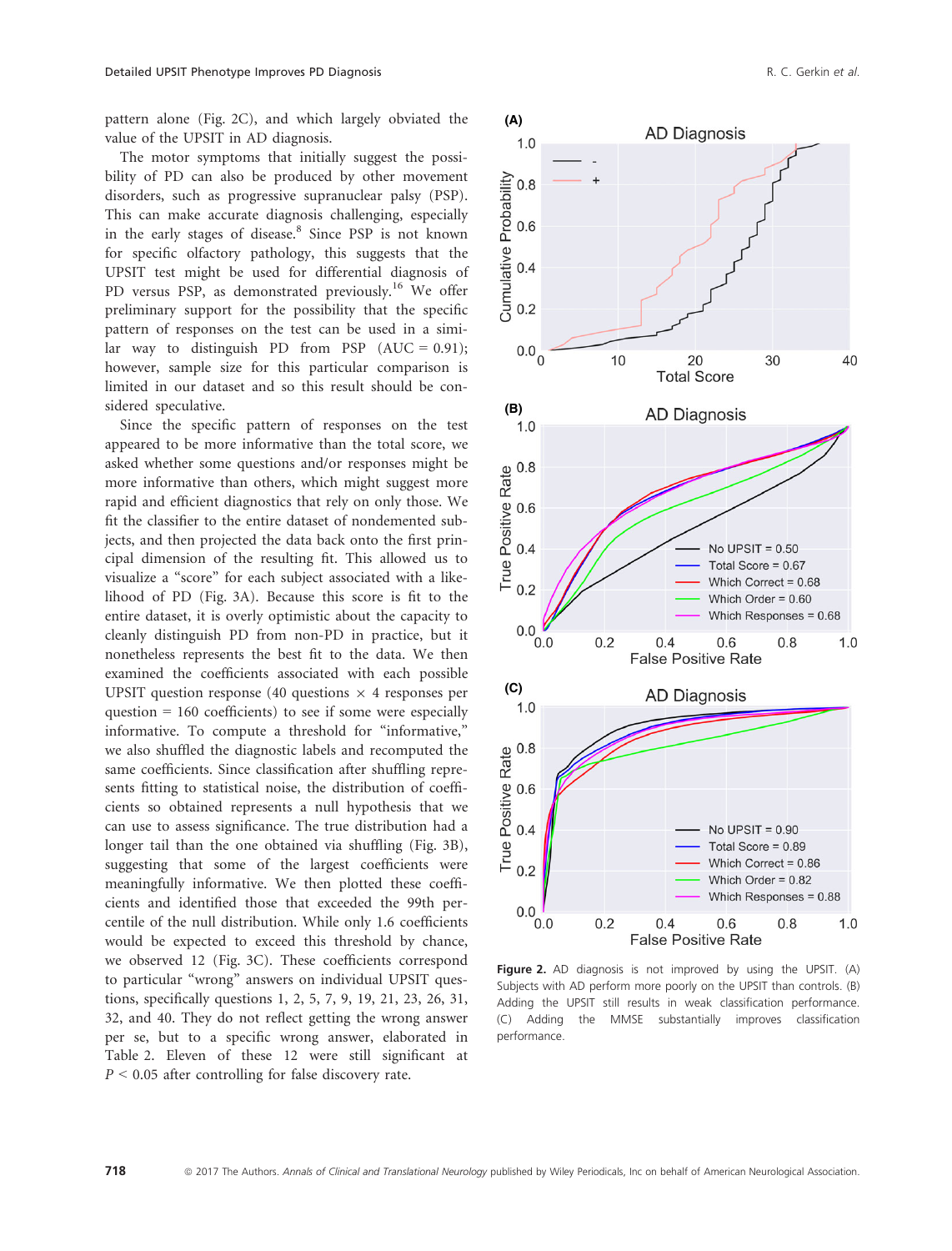

Figure 3. Specific incorrect responses inform PD diagnosis. (A) A classifier fit to the entire nondemented subject sample and mapped onto the fit's first principal dimension distinguishes PD (red) from control (black) subjects. (B) The coefficients (corresponding to the informativeness of each possible response to each UPSIT question) of the classifier have a distribution with a longer tail than coefficients obtained using the same classifier applied to the same data with diagnostic labels shuffled. (C) All 160 coefficients (4 per UPSIT question) are plotted, with green corresponding to the correct answer to each question, and red to each of the three incorrect answers. The 95th and 99th percentiles of the shuffled distribution are shown as dashed lines.

#### **Discussion**

Olfactory dysfunction is a hallmark of some neurodegenerative diseases including PD. Previous studies have reported that poor performance on the UPSIT is correlated with PD, but it was previously unclear if this test had enough predictive power to be of clinical value. Part of this uncertainty originates from the use of a purely clinical diagnosis of PD as a gold standard, which may be inaccurate especially in the early stages of the diseases.<sup>8</sup> Here we overcame this issue using a postmortem pathological assessment of subjects as a gold standard, made possible by the ongoing AZSAND and BBDP.<sup>14</sup>

The UPSIT is typically scored as the total number of questions answered correctly, which is reasonable as a measure of total olfactory discrimination ability. However, because a low score might arise from either PD, another neurodegenerative disease, a peripheral olfactory disorder, dementia, or from normal aging, it may be difficult to use that score to make a specific clinical diagnosis. We had hypothesized that the specific pattern of incorrect questions might help to disambiguate these cases; this

Table 2. The 12 UPSIT question/response pairs with significant diagnostic power, showing the correct odor and the incorrect response that distinguishes PD from controls.

| Q#             | Correct       | Response     | <b>PD</b> | <b>CTRL</b> |
|----------------|---------------|--------------|-----------|-------------|
|                | Pizza         | Peanuts      | 0.22      | 0.07        |
| $\overline{2}$ | Bubble gum    | Dill pickle  | 0.22      | 0.06        |
| 5              | Motor oil     | Grass        | 0.43      | 0.14        |
| 7              | Banana        | Motor oil    | 0.48      | 0.07        |
| 9              | Leather       | Apple        | 0.26      | 0.04        |
| 19             | Chocolate     | Black pepper | 0.35      | 0.04        |
| 21             | Lilac         | Chili        | 0.39      | 0.06        |
| 23             | Peach         | Pizza        | 0.13      | 0.01        |
| 26             | Pineapple     | Onion        | 0.30      | 0.06        |
| 31             | Paint thinner | Watermelon   | 0.22      | 0.03        |
| 32             | Grass         | Gingerbread  | 0.39      | 0.17        |
| 40             | Peanut        | Root beer    | 0.22      | 0.06        |

For each phenotype the proportion of subjects providing that specific incorrect response is shown. UPSIT, University of Pennsylvania Smell Identification Test; PD, Parkinson's disease.

might be because PD subjects answer specific questions incorrectly that other subjects do not, or because they answer them incorrectly in specific ways. For example,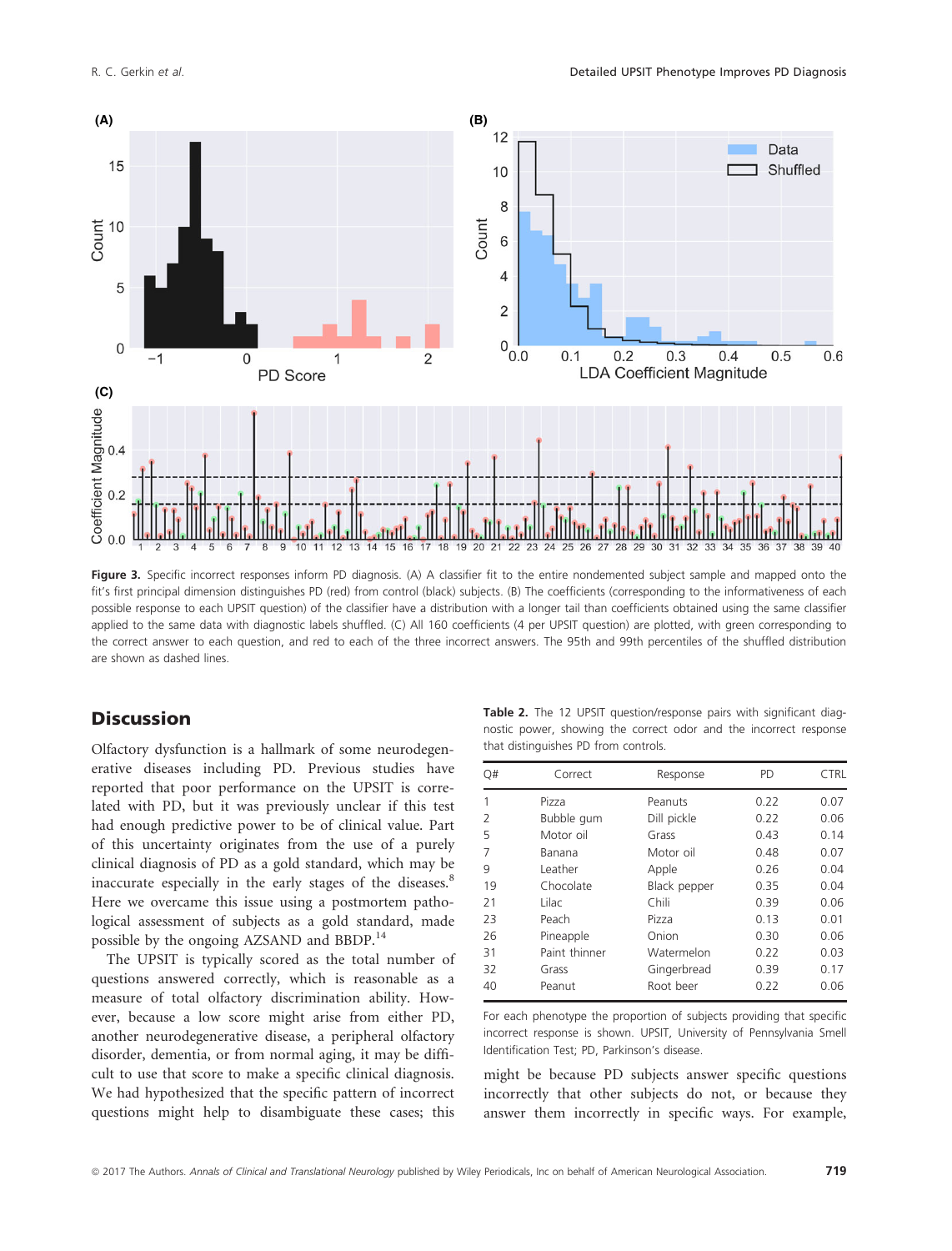confusing the odor of lavender with pizza might reflect a different underlying pathology than confusing it with motor oil. We provided support for this hypothesis by showing that a classifier constructed from the specific pattern of responses (and nonresponses) to test questions significantly outperformed (out-of-sample) one that used only the total score. In contrast, we did not observe such improved performance when the same method was applied to the diagnosis of AD in our sample, which we had hypothesized due to the fact that smell deficits in AD are not necessarily specific defects of the olfactory system.

What specific features of the UPSIT response pattern are useful for PD diagnosis? Can these be exploited to construct a more parsimonious test to more quickly collect the most diagnostically relevant information about olfactory dysfunction? We found that 12 incorrect responses (one for each of 12 questions) were significantly predictive of PD, whereas fewer than 2 were expected by chance. While we identified specific incorrect responses to those questions that were most informative, these responses may not reflect such a detailed perceptual deficit; for example, the particular incorrect responses observed may have resulted from a tendency for subjects to have similar guessing strategies when they could not identify the odor. Consequently, it remains possible that it is not the specific responses that are important, but simply which questions were answered incorrectly, regardless of how they were answered. Indeed, the performance of the classifier that used only the correctness of the answers performed nearly as well as the one that used the detailed response pattern (Fig. 1D). Naturally, classification performance would still decrease if only these responses are considered, because even responses with a nonsignificant impact individually are still likely to provide valuable information in the aggregate. However, in clinical settings where time or fatigue is a concern, an abbreviated version of the test focusing on those 12 questions might be a reasonable or even superior alternative to the B-SIT test otherwise used in that scenar- $\mathrm{io}$ ,<sup>12</sup> at least for the diagnosis of PD. This also suggests that differential diagnosis might be improved by an adaptive version of the UPSIT, where questions are presented out of order, and the subsequent questions determined in part by the subject's response to the previous questions. This would maximize the amount of useful diagnostic information collected in a given amount of time in the clinic, and make partially completed tests more interpretable. Naturally, the diagnostic power of any biomarker is best understood in the context of what other potentially more accurate or less expensive biomarkers already provide. It remains to be seen whether patterns of dysosmia specific to and diagnostic of PD are correlated with or captured by other available biomarkers.

Because hyposmia is considered a risk factor for PD, it has been used as an enrollment criterion for studies of the development of the disease in otherwise healthy adults.<sup>17</sup> Abbreviated questionnaires have struggled to identify preclinical  $PD^{18}$ ; the results shown here suggest that the predictive power of such questionnaires might be further optimized based on the diagnostic value of specific questions. However, this hope is predicated on the assumption that clinical and preclinical PD share a similar detailed olfactory phenotype, differing mostly in magnitude rather than having different specific patterns of dysosmia, an idea which has not been thoroughly investigated.

Finally, we strongly recommend that clinicians and researchers retain the specific responses (a, b, c, d, or no response) for each of the 40 UPSIT questions for each subject, and not just the subjects' total scores. This more refined data will enable future investigations of the diagnostic power of olfactory testing, including on specific subpopulations.

## Acknowledgments

The Arizona Study for Aging and Neurodegenerative Disorders is supported by the National Institute of Neurological Disorders and Stroke (U24 NS072026 National Brain and Tissue Resource for Parkinson's Disease and Related Disorders), the National Institute on Aging (P30 AG19610 Arizona Alzheimer's Disease Core Center), the Arizona Department of Health Services (contract 211002, Arizona Alzheimer's Research Center), the Arizona Biomedical Research Commission (contracts 4001, 0011, 05-901, and 1001 to the Arizona Parkinson's Disease Consortium), the Michael J. Fox Foundation for Parkinson's Research, the Mayo Clinic Foundation, and the Sun Health Foundation. We also thank the Arizona Alzheimer's Consortium, the National Institute on Aging (AG002132 Core C), the CurePSP Foundation, the Alzheimer's Association, the Henry M. Jackson Foundation (HU0001-15-2-0020), Daiichi Sankyo Co., Ltd., the National Institute of Mental Health (R01MH106674), and the National Institute of Biomedical Imaging and Bioengineering (R01EB021711) for funding, the Banner Brain and Body Donation Program for making the data available, and the many individuals who contributed their brains to make this study possible.

## Author Contributions

RCG, CHA, and JGH conceived and designed the study. CHA, HAS, EDD, SHM, JNC, MNS, CB, TGB, and RCG acquired and analyzed the data. RCG, CHA, JGH, HAS, EDD, SHM, JNC, BHS, MNS, CB, and TGB drafted the